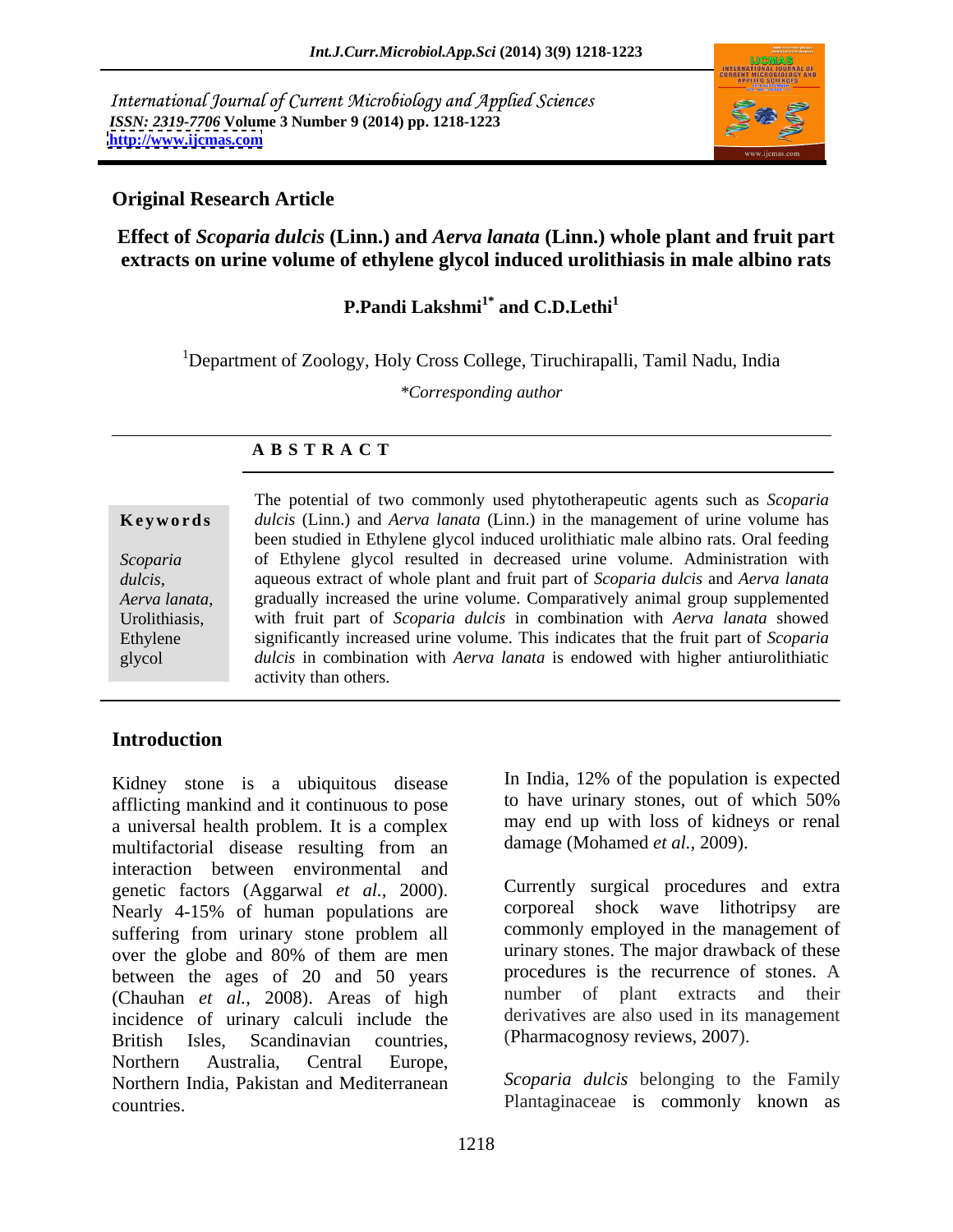Bitter broom, broom weed and licorice being used as diuretic, antihelminthic, weed. It is an erect annual herb that grows to antidiabetic (Gupta and Neerai, 2004), for a height of 0.5 meters widely distributed in arresting haemorrhage during pregnancy, many tropical countries and is found burn healing, as an antiinflammatory, for abundance in South America and the head ache, skin disease, to dissolve kidney Amazon rain forest. In many areas, the herb and gall bladder stones (Yoga *et al.,* 1979), is considered as an invasive weed. to treat nasal bleeding, cough, scorpion Indigenous people in Ecuador consume tea stings, fractures and spermatorrhoea of the entire plant to reduce swellings, aches and pains. The indigenous tribes in rheumatism and bronchitis, as an Nicaragua use a hot water infusion or antimalarial drug and in snakebite (Sing and decoction of the leaves or the whole plant Sing, 1992; Bedi, 1978). The active for stomach pain, for menstrual disorder, as components present in *Aerva lanata* are an aid in child birth, as a blood purifier, for insect bites, fever, heart problems, liver and alkaloids, tannins, saponins, terpenoids, stomach disorders, malaria, sexually phenols and phytosterols are responsible for transmitted diseases and as a general tonic (The healing power of Rain forest herbs. 2005). Extracts of the plant have been shown to have antihyperglycemic (Pari *et al.,* 2004), antioxidant (Latha *et al.,* 2004 to exploit the antiurolithiatic property of and Coulibaly *et al.,* 2011) and antimicrobial *Scoparia dulcis* and *Aerva lanata* whole activity (Zulfiker *et al.*, 2011). Scoparinol, plant and fruit part extracts in the an isolate of the plant was shown to have management of urine volume of ethylene analgesic, diuretic and anti-inflammatory activity (Ahmed *et al.,*2001).

*Aerva lanata* belonging to the FamilyAmaranthaceae is commonly known Plant collection as mountain knotgrass. It is a woody, prostrate or succulent, perennial herb, 30-60 The plant *Scoparia dulcis* was collected cm in height, native to Asia, Africa, and Australia (Germplasm Resources *Aerva lanata* from Tiruchirappalli, Tamil Information Network (GRIN), 1987). It is Nadu, India. The identification of both the common throughout the hotter parts of India. It is also found to be present in Sri Botany, Holy Cross, College, Lanka, Arabia, Egypt, tropical Africa, Java Tiruchirappalli, Tamil Nadu, India. The and Phillipines (Annie *et al.,* 2004). It is one whole plant and fruit part of both the plants of the plants included in Dasapushpam, the were dried separately and were ground to ten sacred flowers of Kerala. This plant is used as food for people and animals. The whole plant, especially the leaves, is edible. The leaves are put into soup or eaten as spinach or as a vegetable (Medicinal Plants Powder of whole plant and fruit part of Used For Snake Treatment*,* 2013). In the *Scoparia dulcis* and *Aerva lanata* (200 mg /

stings, fractures and spermatorrhoea (Sikarwar and Kaushik, 1993), in rheumatism and bronchitis, as an flavonoids, glycosides, carbohydrates, alkaloids, tannins, saponins, terpenoids, phenols and phytosterols are responsible for its pharmacological activities (Devi Rajeswari *et al.,* 2012).

In the present study, an effort has been made glycol induced rat model

## **Materials and Methods**

### **Plant collection**

from Trichur District, Kerala, India and plants was authenticated at Department of Botany, Holy Cross, College, get a coarse powder.

### **Preparation of extract**

traditional system of medicine, the plant is Kg of body weight) was suspended in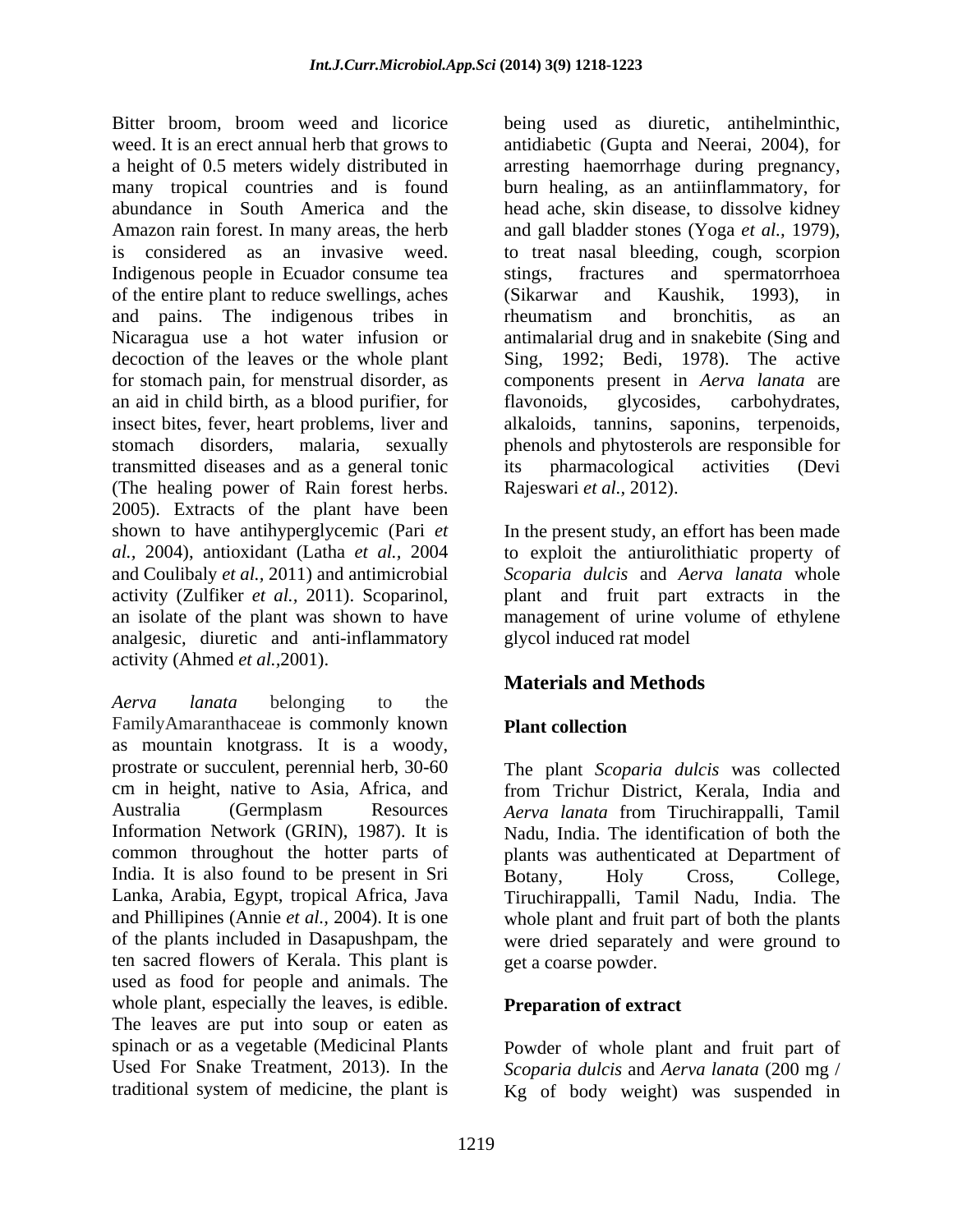distilled water just prior to oral were collected on 60<sup>th</sup> day. Animals had free

Healthy adult male Wister albino rats weighing between 150 and 200g were selected for the antiurolithiatic activity. The animals were acclimatized to standard laboratory conditions. They were provided Results were expressed as mean ± SD. with regular rat chow and drinking water ad Significance among data were determined libitum and they were used as per the ethical using Two – way ANOVA followed by

### **Ethylene** glycol induced urolithiasis data were considered significant at P > 0.05. **model**

Animals were divided into eight groups containing six animals in each. Group I served as control and received regular rat food and drinking water ad libitum. Ethylene glycol (1%) in drinking water was fed to Group II, III, IV, V, VI and Group VII for induction of renal calculi till  $60<sup>th</sup>$  day. Group III received *Scoparia dulcis* whole *Scoparia dulcis* and *Aerva langta* plant extract (200mg/kg body weight), Group IV received Scoparia dulcis fruit volume (Table 1, Group III, IV, V and VI extract (200mg/kg body weight), Group V and Fig. 1). received *Aerva lanata* whole plant extract (200mg/kg body weight), Group VI received *Aerva lanata* fruit extract (200mg/kg body weight), Group VII received *Scoparia dulcis* in combination with *Aerva lanata* fruit extract from first day till  $60<sup>th</sup>$  day (After 60) days of Ethylene glycol induction) and Group VIII (Control without Ethylene glycol induction) received *Scoparia dulcis* in combination with *Aerva lanata* fruit extract (200mg/kg body weight). All extracts were given once daily by oral route.

All animals were kept in individual

administration. access to drinking water during the urine Animal selection **Animal selection** and the urine being stored at a selection collection period. A drop of concentrated 4°C. The volume of urine was measured using measuring cylinder.

### **Statistical analysis**

committee recommendation. 
Some and the Duncan's post multiple comparison test (SPSS 20 Tool). Differences between the

### **Results and Discussion**

 $\int_{\text{th}}^{\text{th}} \text{day}$ . with whole plant and fruit part extract of Administration of 1% Ethylene glycol aqueous solution to male albino rats resulted in decreased volume of urine (Table 1, Group II) compared to that of control (Table 1, Group I and Fig. 1). Supplementation *Scoparia dulcis* and *Aerva lanata* significantly (P>0.05) increased the urine and Fig. 1).

th day (After 60 Group VIII (fruit part of *Scoparia dulcis* in However, fruit part of *Scoparia dulcis* in combination with *Aerva lanata* more significantly  $(P>0.05)$  increased the volume of urine (Table 1, Group VII and Fig. 1). In combination with *Aerva lanata* – control). the volume of urine was increased even than that of normal control.

Assessment of antiurolithiatic activity corroboration with many earlier research **Collection of Urine** evidences. Treatment with ethylene glycol metabolic cages and urine samples of 24 h (Selvam *et al.,* 2001; Huang *et al.,* 2002;Ethylene glycol is a nephrolithiasis causing agent, it would have caused urinary stone formation in rats. This finding is in (0.75%) for 14 days is reported to develop renal calculi in young male albino rats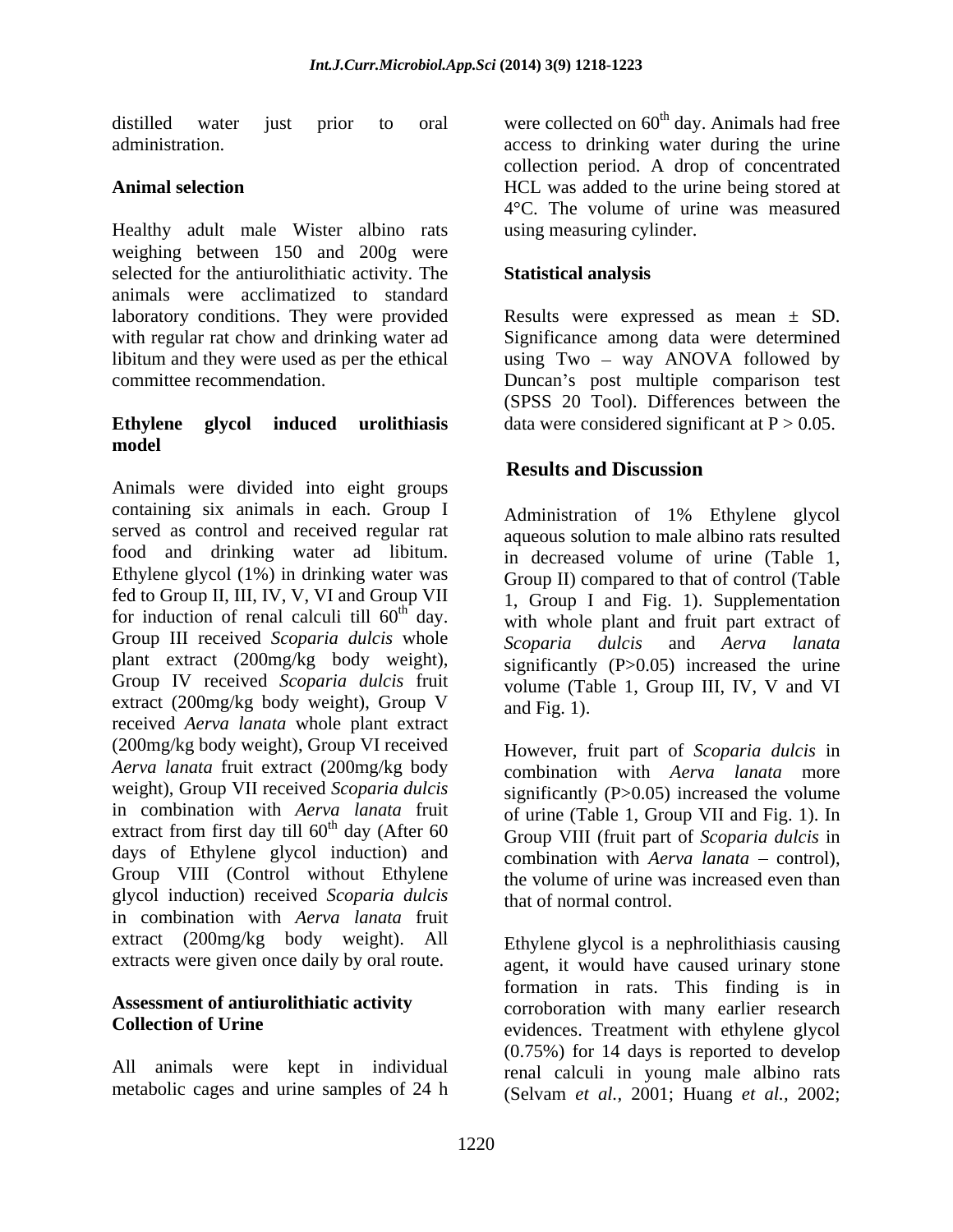Atmani *et al.,* 2003). The finding of a low urine volume is one of the most common abnormalities detected on a 24-h urine outflow of urine by stone in urinary system (Ghodkar, 1994).

The results on the various tested groups indicated that the treatment with whole plant that in Group VIII ((fruit part of *Scoparia* and fruit part extract of *Scoparia dulcis* and *Aerva lanata* to rats with ethylene glycol control), the volume of urine was induced lithiasis increased the urine volume. The emarkably increased than that of normal<br>However, administration of fruit part of the control, this is because even in normal *Scoparia dulcis* in combination with *Aerva lanata* highly elevated the urine volume to a to some factors such as drinking water, diet normal level. The fruit juice and seed extract and aging. of the medicinal plants is moderate to good

metabolic evaluation (Porena *et al.*, 2007). In insoluble calcium salts by the fruit juice<br>In urolithiasis, the glomerular fitration rate in might be due to effective single and mixed decreases due to the obstruction to the ligand chelation by the hydroxyl acids inhibitor of calcium oxalate, calcium carbonate and calcium phosphate mineralization. Sequestering of this insoluble calcium salts by the fruit juice might be due to effective single and mixed present in them (Mohamed Farook *et al.,*2009).

> Another important finding in our study is *dulcis* in combination with *Aerva lanata* control), the volume of urine was remarkably increased than that of normal control, this is because even in normal control the stone formation could occur due and aging.

| <b>Experimental Groups</b>                                                        | Urine volume<br>(ml/rat/day) | <b>P</b> Values  |
|-----------------------------------------------------------------------------------|------------------------------|------------------|
| Normal Control                                                                    | $11.1600 \pm 0.11402$        | $P \Box 0.05$    |
| Calculi induced                                                                   | $5.1200 \pm 0.08367$         | $P \Box 0.05$    |
| Calculi induced $+ Scoparia$ dulcis whole plant<br>treated                        | $12.5000 \pm 0.00000$        | $P \Box 0.05$    |
| Calculi induced + Scoparia dulcis fruit part<br>treated                           | $13.0400 \pm 0.15166$        | $P \Box 0.05$    |
| Calculi induced $+ Aerva$ lanata whole plant<br>treated                           | $12.8000 \pm 0.10000$        | $P \Box 0.05$    |
| Calculi induced + Aerva lanata fruit part treated                                 | $13.1000 \pm 0.22361$        | $P \Box 0.05$    |
| $\vert$ Calculi induced + Scoparia dulcis + Aerva lanata<br>fruit part treated    | $13.3800 \pm 0.17889$        | $P \Box 0.05$    |
| $\int$ <i>Scoparia dulcis</i> + <i>Aerva lanata</i> fruit part treated<br>control | $15.0000 \pm 0.35355$        | $P \square 0.05$ |
|                                                                                   |                              |                  |

**Table.1** Effect of *Scoparia dulcis* and *Aerva lanata* whole plant and fruit part extracts on Urine volume of control and experimental animals

All values are mean  $\pm$  SD. Values are significantly different among the groups by ANOVA with Duncan's multiple range test at  $p<0.05$ .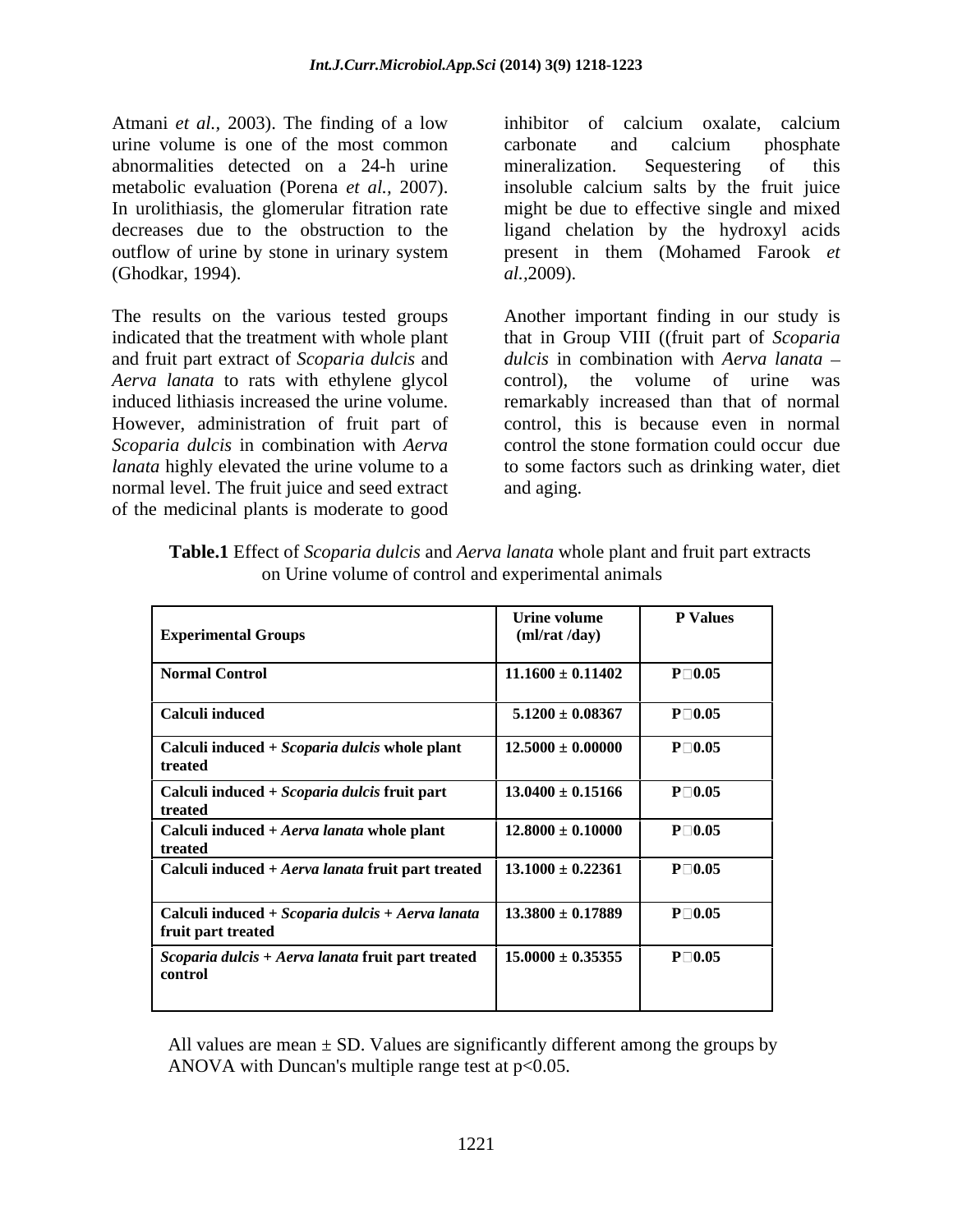

**Fig.1** Effect of *Scoparia dulcis L*. and *Aerva lanata L*. Whole plant and fruit part extracts on Urine volume of Ethylene glycol induced male albino rats. (1) Control, (2) EG induced, (3) EG induced + *Scoparia dulcis* - whole plant, (4) EG induced + *Scoparia dulcis* – Fruit, (5) EG induced + *Aerva lanata* – whole plant, (6) EG induced + and *Aerva lanata* – Fruit, (7) EG induced + *Scoparia dulcis* – Fruit + with *Aerva lanata* Fruit, (8) *Scoparia dulcis* fruit + *Aerva lanata* fruit control

### **References**

- 
- Aggarwal, S., Tandon, C.D., Forouzandez, a mephrolithiasis in rats. British Journal<br>N., Single, K., Kiran, R., Jethi, R.K., a of Urology International 92, 137-140.<br>2000. Role of Biomolecules from Chauhan C.K., Joshi, M.J.,
- Ahmed, M., Shikha, H.A., Sadhu, S.K.,
- cisplatin, gentamicin models of acute
- *Aerva lanata*. *Medicinal Plants Used For Snake Treatment*. Toxicology oxalate stones by *Herniaria hirsute* Centre.com. Retrieved 2013-12-10. The comparison on experimentaly induced Atmani., 2000.Prophylaxis of calcium on experimentaly induced nephrolithiasis in rats. British Journal of Urology International 92, 137-140.
	- human renal stone matrix on COM A.D.B., 2008. Growth inhibition of crystal growth. Molecular and struvite crystals in the presence of cellular Biochemistry 210: 109 - 119, herbal extract Commiphora wighti, 2000. Springer science + Business Media, Chauhan C.K., Joshi, M.J.,Vaidhya, A.D.B., 2008. Growth inhibition of herbal extract *Commiphora wighti*, Springer science <sup>+</sup> Business Media, LLC.
- Rahman, M.T.,Datta, B.K., 2001. Coulibaly, Ahmed, Y., Kiendrebeogo, Tanalgesic, diuretic, and anti- Martin, Kehoe, Patrick, G., Sombie, inflammatory principle from Pierre, A.E.D., Lamien, Charles, E., Scopariadulcis". *Die Pharmazie* 56 (8): 657-60. PMID 11534346. Odile, G., 2011. "Antioxidant and Annie Shirwaikar., DeeptiIssac., Malini, S., 2004. Effect of *Aerva lanata* on renal failure. J.Ethnopharmacol; Doi:10.1089/jmf.2010.0191. PMID 90:81-86. 21870938. Coulibaly, Ahmed, Y., Kiendrebeogo, Martin, Kehoe, Patrick, G., Sombie, Pierre, A.E.D., Lamien, Charles, E.,<br>Millogo, Jeanne, F., Nacoulma,<br>Odile,.G., 2011. "Antioxidant and Anti-Inflammatory Effects of *Scoparia dulcis* L". *Journal of Medicinal Food*14 (12): 1576-82. Doi:10.1089/jmf.2010.0191. PMID 21870938.